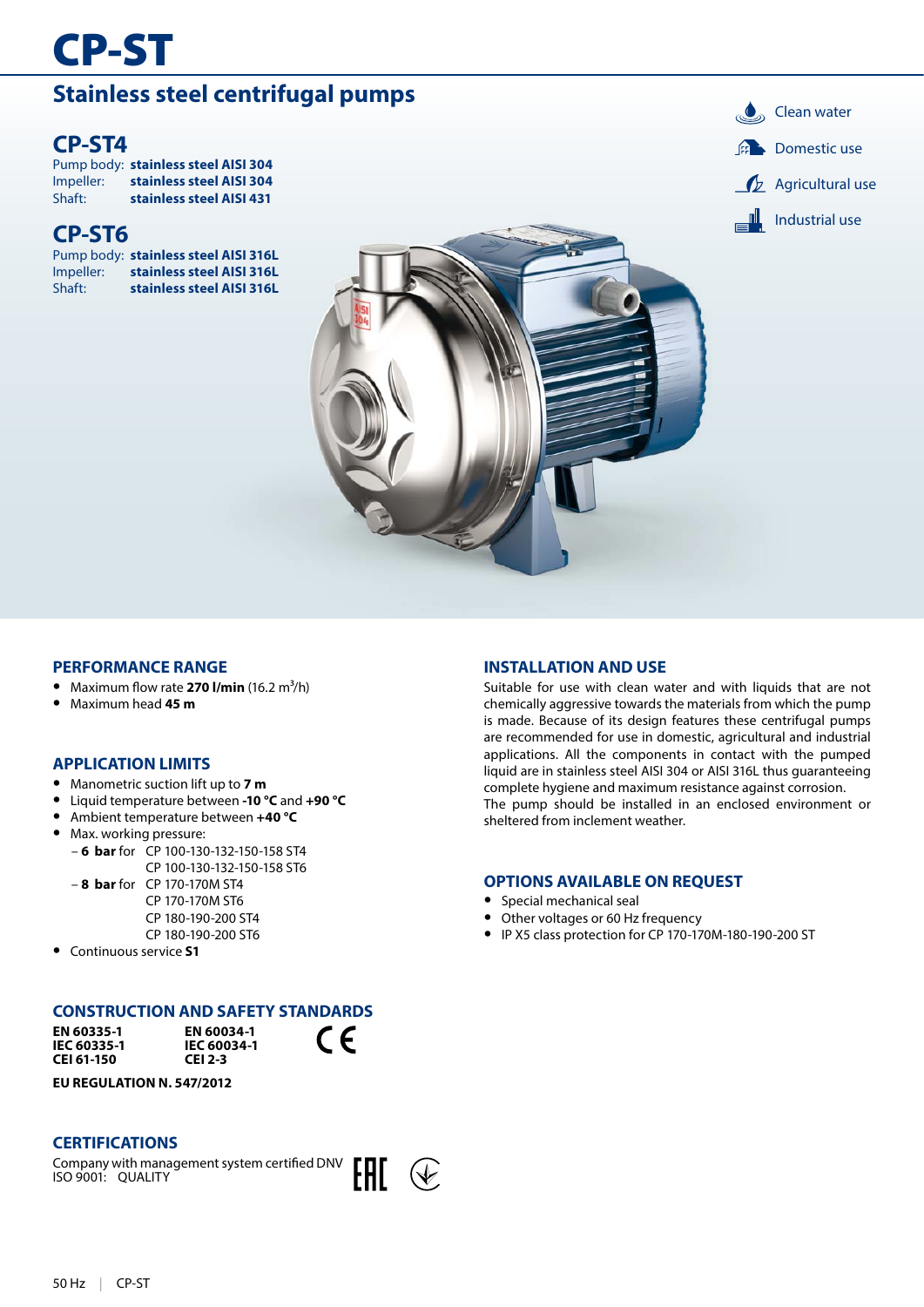

#### **PERFORMANCE RANGE 50 Hz n= 2900 min-1** HS= 0 m



| <b>MODEL</b>                               |                                          |      | POWER (P2)     |                 | $m^3/h$         | $\mathbf{0}$ | 0.6                      | 1.2 | 2.4              | 3.6         | 5.4  | 6.0       | 7.2  | 8.4 | 9.0                           | 9.6     | $12 \overline{ }$ | 13.8           | 15  | 16.2 |
|--------------------------------------------|------------------------------------------|------|----------------|-----------------|-----------------|--------------|--------------------------|-----|------------------|-------------|------|-----------|------|-----|-------------------------------|---------|-------------------|----------------|-----|------|
| Single-phase                               | Three-phase                              | kW   | <b>HP</b>      | ▲               | Q<br>l/min      | 0            | 10                       | 20  | 40               | 60          | 90   | 100       | 120  | 140 |                               | 150 160 |                   | 200 230        | 250 | 270  |
| <b>CPm 100-ST4</b><br><b>CPm 100-ST6</b>   | <b>CP 100-ST4</b><br><b>CP 100-ST6</b>   | 0.25 | 0.33           | IE <sub>2</sub> |                 | 16           | 15.5                     | 15  |                  | $13.5$ 11.2 | 6.5  |           |      |     |                               |         |                   |                |     |      |
| <b>CPm 130-ST4</b><br><b>CPm 130-ST6</b>   | <b>CP 130-ST4</b><br><b>CP 130-ST6</b>   | 0.37 | 0.50           | IE <sub>3</sub> |                 |              | $22.5$ 21.5              |     | 20.8 18.8        | 16          | 10.8 | 9         |      |     |                               |         |                   |                |     |      |
| <b>CPm 132-ST4</b><br><b>CPm 132-ST6</b>   | <b>CP 132-ST4</b><br><b>CP 132-ST6</b>   | 0.55 | 0.75           |                 |                 | 24           |                          | 23  | $21.5$ 19.8 16.5 |             |      | 15        | 12   |     |                               |         |                   |                |     |      |
| <b>CPm 150-ST4</b><br><b>CPm 150-ST6</b>   | CP 150-ST4<br><b>CP 150-ST6</b>          | 0.75 | 1              | IE <sub>3</sub> |                 | 32           | $\overline{\phantom{0}}$ | 31  | 29.8             | 28          |      | 24.8 23.2 | 20   | 16  | 14                            |         |                   |                |     |      |
| <b>CPm 158-ST4</b><br><b>CPm 158-ST6</b>   | <b>CP 158-ST4</b><br><b>CP 158-ST6</b>   | 0.75 | $\mathbf{1}$   |                 | <b>H</b> metres |              | 36.5 35.5 34.5           |     | 33               | 31          | 26.2 | 24        | 19   |     |                               |         |                   |                |     |      |
| <b>CPm 170-ST4</b><br><b>CPm 170-ST6</b>   | <b>CP 170-ST4</b><br><b>CP 170-ST6</b>   | 1.1  | 1.5            | IE <sub>3</sub> |                 | 41           | 40                       |     | 39.2 37.8        | 36          | 32   | 30        | 25.8 | 20  |                               |         |                   |                |     |      |
| <b>CPm 170M-ST4</b><br><b>CPm 170M-ST6</b> | <b>CP 170M-ST4</b><br><b>CP 170M-ST6</b> | 1.1  | 1.5            |                 |                 | 36.5         | $\overline{\phantom{a}}$ |     | $35.5$ 34.3      | 33          | 30   | 29        | 26.4 | 23  | 21                            | 19      |                   |                |     |      |
| <b>CPm 180-ST4</b><br><b>CPm 180-ST6</b>   | <b>CP 180-ST4</b><br><b>CP 180-ST6</b>   | 1.1  | 1.5            |                 |                 | 31.5         | $\overline{\phantom{a}}$ |     | 30               | 29.2        |      |           |      |     | 27.5 26.8 25.2 23.5 22.5 21.5 |         | 17                | 13             |     |      |
| <b>CPm 190-ST4</b><br><b>CPm 190-ST6</b>   | <b>CP 190-ST4</b><br><b>CP 190-ST6</b>   | 1.5  | $\overline{2}$ | IE <sub>3</sub> |                 | 37           |                          |     | 35               | 34          |      |           |      |     | 32.2 31.5 30.2 28.7 27.8      | 27      |                   | 22.7 18.5 15.5 |     |      |
| <b>CPm 200-ST4</b><br><b>CPm 200-ST6</b>   | <b>CP 200-ST4</b><br><b>CP 200-ST6</b>   | 2.2  | 3              |                 |                 | 45           | $\overline{\phantom{m}}$ |     | 43               | 42          |      | 40.2 39.5 | 38   |     | 36.5 35.5 34.5 29.8 25.5      |         |                   |                | 22  | 18   |

**Q** = Flow rate **H** = Total manometric head **HS** = Suction height Tolerance of characteristic curves in compliance with EN ISO 9906 Grado 3B.

Three phase motor efficiency class (IEC 60034-30-1)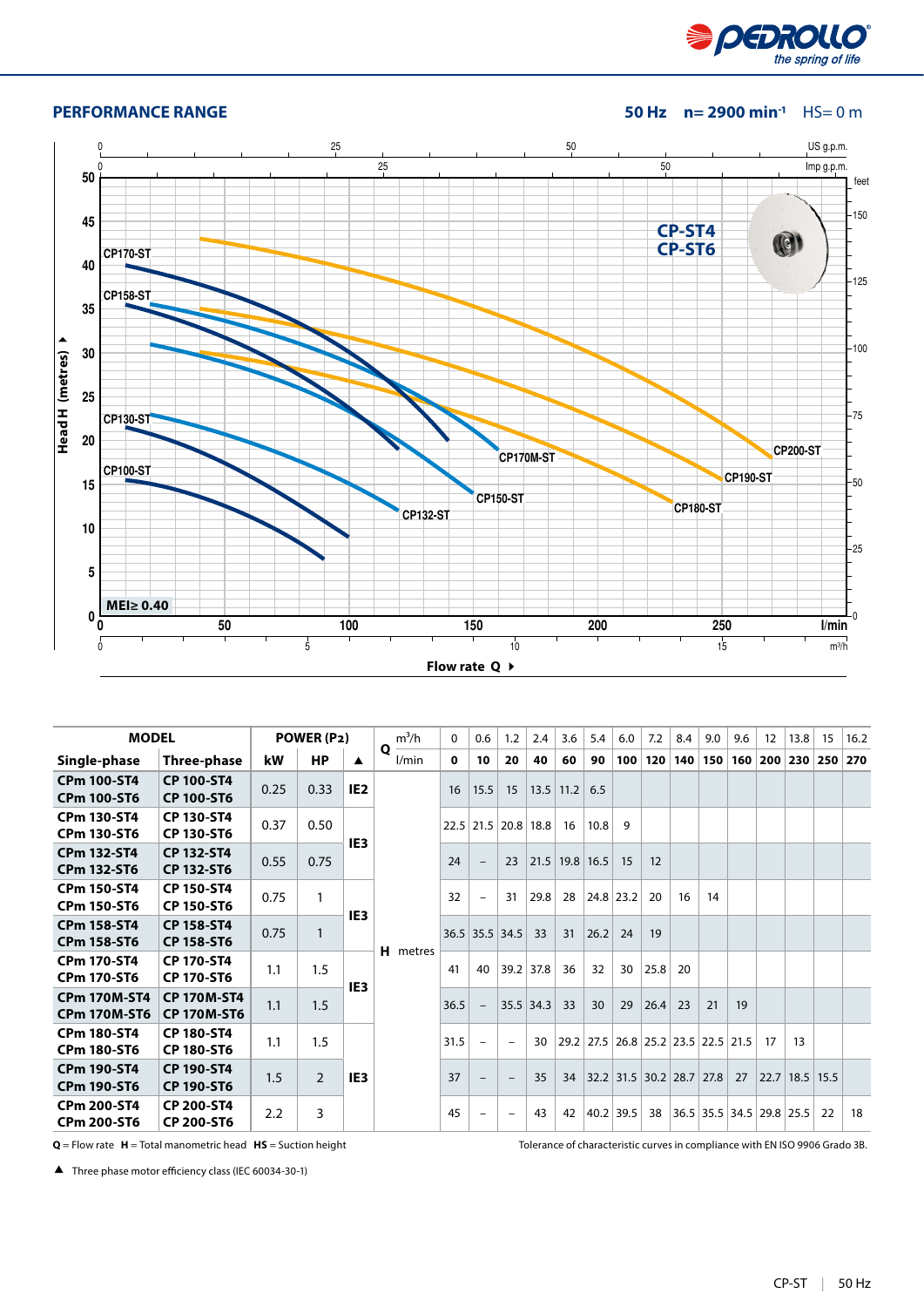### **CHARACTERISTIC CURVES AND PERFORMANCE DATA 50 Hz n= 2900 min-1** HS= 0 m

### CP 100-ST CP130–ST





CP 132-ST



## CP 150-ST CP 158-ST

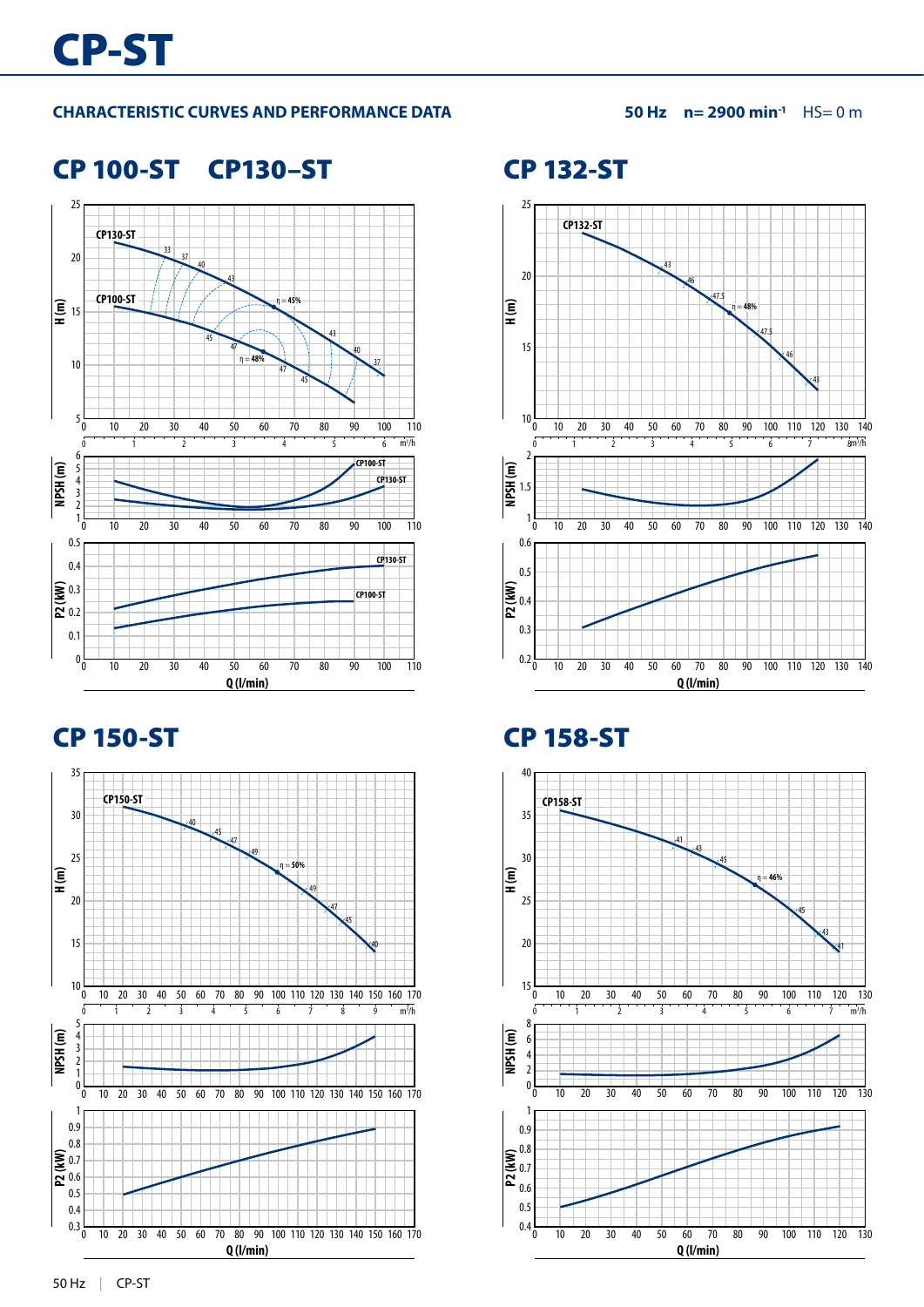

### **CHARACTERISTIC CURVES AND PERFORMANCE DATA 50 Hz n= 2900 min-1** HS= 0 m

## CP 170-ST



## CP 180-190-200-ST



### CP 170M-ST

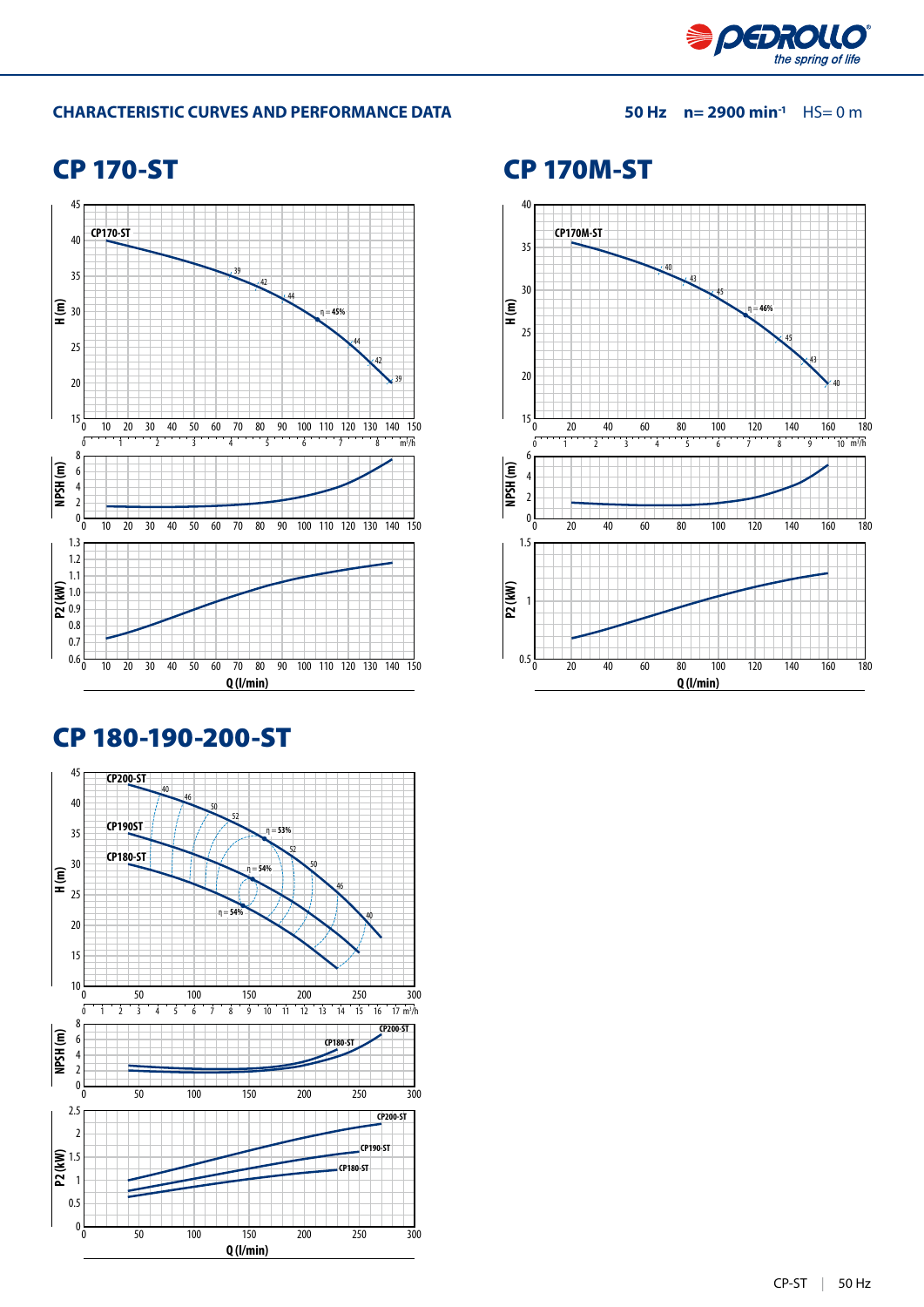# CP-ST4

|                | <b>POS. COMPONENT</b>  | <b>CONSTRUCTION CHARACTERISTICS</b>                                                                    |                             |                 |          |                                 |            |          |
|----------------|------------------------|--------------------------------------------------------------------------------------------------------|-----------------------------|-----------------|----------|---------------------------------|------------|----------|
| $\mathbf{1}$   | <b>PUMP BODY</b>       | Stainless steel AISI 304                                                                               |                             |                 |          |                                 |            |          |
| $\overline{2}$ | <b>BODY BACKPLATE</b>  | Stainless steel AISI 304                                                                               |                             |                 |          |                                 |            |          |
| 3              | <b>IMPELLER</b>        | Stainless steel AISI 304                                                                               |                             |                 |          |                                 |            |          |
| 4              | <b>MOTOR SHAFT</b>     | Stainless steel AISI 431                                                                               |                             |                 |          |                                 |            |          |
| 5.             | <b>MECHANICAL SEAL</b> | <b>Pump</b>                                                                                            | <b>Seal</b>                 | <b>Shaft</b>    |          | <b>Materials</b>                |            |          |
|                |                        | <b>Model</b>                                                                                           | Model                       | <b>Diameter</b> |          | Stationary ring Rotational ring | Elastomer  | Spring   |
|                |                        | CP 100-ST4, CP 130-ST4<br>CP 132-ST4                                                                   | <b>AR-12</b>                | $Ø$ 12 mm       | Ceramic  | Graphite                        | <b>NBR</b> | AISI 304 |
|                |                        | CP 150-ST4, CP 158-ST4                                                                                 | <b>AR-14</b>                | $Ø$ 14 mm       | Ceramic  | Graphite                        | <b>NBR</b> | AISI 304 |
|                |                        | CP 170-ST4, CP 170M-ST4<br>CP 180-ST4, CP 190-ST4<br>CP 200-ST4                                        | <b>FN-18</b>                | $Ø$ 18 mm       | Graphite | Ceramic                         | <b>NBR</b> | AISI 316 |
| 6              | <b>BEARINGS</b>        | Pump                                                                                                   | <b>Model</b>                |                 |          |                                 |            |          |
|                |                        | CP 100-ST4, CP 130-ST4<br>CP 132-ST4                                                                   | 6201 ZZ / 6201 ZZ           |                 |          |                                 |            |          |
|                |                        | CP 150-ST4, CP 158-ST4                                                                                 | 6203 ZZ / 6203 ZZ           |                 |          |                                 |            |          |
|                |                        | CP 170-ST4, CP 170M-ST4<br>CP 180-ST4, CP 190-ST4<br>CP 200-ST4                                        | 6204 ZZ / 6204 ZZ           |                 |          |                                 |            |          |
| $\overline{ }$ | <b>CAPACITOR</b>       | Pump                                                                                                   | Capacitance                 |                 |          |                                 |            |          |
|                |                        | Single-phase                                                                                           | (220-230 V or 240 V)        |                 |          |                                 |            |          |
|                |                        | <b>CPm 100-ST4</b>                                                                                     | 10 $\mu$ F - 450 VL         |                 |          |                                 |            |          |
|                |                        | <b>CPm 130-ST4</b>                                                                                     | $10 \mu F - 450 \text{ VL}$ |                 |          |                                 |            |          |
|                |                        | <b>CPm 132-ST4</b>                                                                                     | 14 $\mu$ F - 450 VL         |                 |          |                                 |            |          |
|                |                        | CPm 150-ST4, CPm 158-ST4                                                                               | $20 \mu F - 450 \text{ VL}$ |                 |          |                                 |            |          |
|                |                        | CPm 170-ST4, CPm 170M-ST4                                                                              | $25 \mu F - 450 \text{ VL}$ |                 |          |                                 |            |          |
|                |                        | <b>CPm 180-ST4</b>                                                                                     | 31.5 $\mu$ F - 450 VL       |                 |          |                                 |            |          |
|                |                        | <b>CPm 190-ST4</b>                                                                                     | 45 µF - 450 VL              |                 |          |                                 |            |          |
|                |                        | <b>CPm 200-ST4</b>                                                                                     | $50 \mu F - 450 \text{ VL}$ |                 |          |                                 |            |          |
| 8              | <b>ELECTRIC MOTOR</b>  | CPm-ST4: single-phase 220-230 V - 50 Hz with thermal overload protector incorporated into the winding. |                             |                 |          |                                 |            |          |

**CP-ST4**: trifase 230/400 V - 50 Hz.

➠ **The three-phase pumps are fitted with high performance motors for P2=0.25 kW in class IE2 and from P2=0.37 kW in class IE3 (IEC 60034-30-1)**

– Insulation: class F

– Protection: IP X4

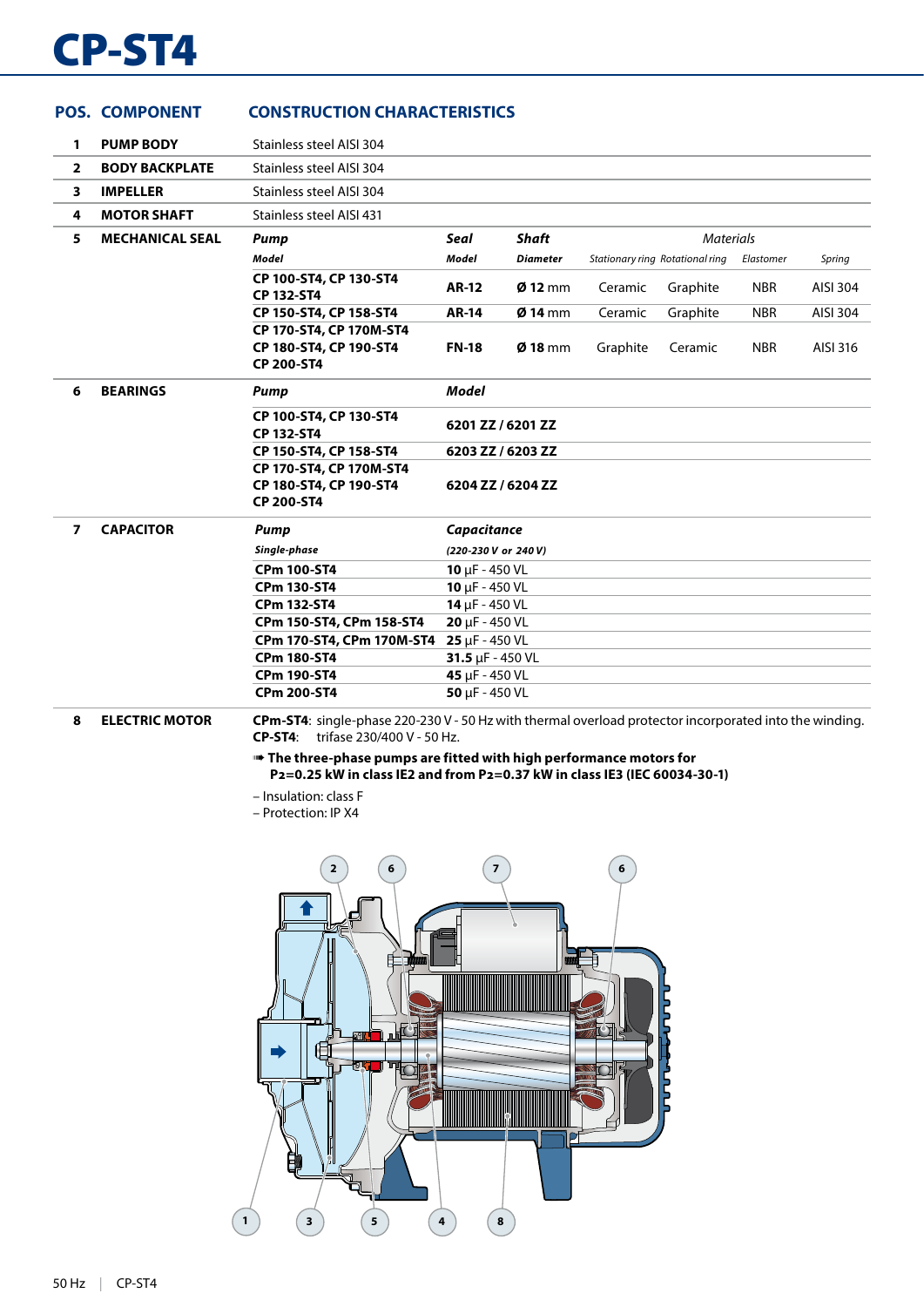

### **DIMENSIONS AND WEIGHT**





|                     | <b>MODEL</b>       |                 | <b>PORTS</b>    |      |     |        |     |       | <b>DIMENSIONS mm</b> |              |     |      |      | kg    |          |
|---------------------|--------------------|-----------------|-----------------|------|-----|--------|-----|-------|----------------------|--------------|-----|------|------|-------|----------|
| Single-phase        | Three-phase        | DN <sub>1</sub> | DN <sub>2</sub> | a    |     | h      | h1  | h2    | h <sub>3</sub>       | n2           |     | W    | s    | $1 -$ | $3~\sim$ |
| <b>CPm 100-ST4</b>  | <b>CP 100-ST4</b>  |                 |                 |      |     |        | 92  | 93.5  | 185.5                | 120          | 182 | 68.5 |      | 5.7   | 5.7      |
| CPm 130-ST4         | CP 130-ST4         |                 |                 | 31.5 | 266 | 180    |     |       |                      |              |     |      | 9    | 6.6   | 6.6      |
| CPm 132-ST4         | CP 132-ST4         |                 |                 |      |     |        |     |       |                      |              |     |      |      | 7.2   | 7.2      |
| <b>CPm 150-ST4</b>  | <b>CP 150-ST4</b>  |                 |                 |      |     |        |     |       |                      |              | 221 | 80.5 |      |       |          |
| <b>CPm 158-ST4</b>  | CP 158-ST4         | $1\frac{1}{4}$  | 1''             | 33.5 | 296 | $215*$ | 107 | 112   | 219                  | 165          |     |      | 9.5  | 10.9  | 10.9     |
| <b>CPm 170-ST4</b>  | CP 170-ST4         |                 |                 |      |     |        |     |       |                      | 237.5<br>180 | 245 | 86.5 |      | 14.7  | 14.7     |
| <b>CPm 170M-ST4</b> | <b>CP 170M-ST4</b> |                 |                 | 33.5 | 370 | 251    | 120 | 117.5 |                      |              |     |      | 11   | 14.6  | 14.6     |
| <b>CPm 180-ST4</b>  | <b>CP 180-ST4</b>  |                 |                 |      |     |        |     |       |                      |              |     |      |      | 15.7  | 15.7     |
| <b>CPm 190-ST4</b>  | CP 190-ST4         |                 |                 | 33.5 | 368 | 251    | 120 | 117.5 | 237.5                | 180          | 245 | 86.5 | 11   | 16.9  | 16.9     |
| CPm 200-ST4         | <b>CP 200-ST4</b>  |                 |                 |      | 388 |        |     |       |                      |              |     |      | 19.6 | 19.6  |          |

**(\*) h=233 mm** for single phase versions at 110 V

### **ABSORPTION**

| <b>MODEL</b>        | <b>VOLTAGE</b> |
|---------------------|----------------|
| Single-phase        | 230 V          |
| <b>CPm 100-ST4</b>  | 2.0A           |
| <b>CPm 130-ST4</b>  | 3.0A           |
| CPm 132-ST4         | 3.7A           |
| <b>CPm 150-ST4</b>  | 6.0 A          |
| CPm 158-ST4         | 6.0 A          |
| <b>CPm 170-ST4</b>  | <b>7.8 A</b>   |
| <b>CPm 170M-ST4</b> | <b>7.8 A</b>   |
| <b>CPm 180-ST4</b>  | 8.5 A          |
| <b>CPm 190-ST4</b>  | 10.5A          |
| CPm 200-ST4         | 12.8A          |

| <b>MODEL</b>       |       | <b>VOLTAGE</b> |
|--------------------|-------|----------------|
| Three-phase        | 230 V | 400 V          |
| CP 100-ST4         | 1.7A  | 1.0A           |
| CP 130-ST4         | 1.9A  | 1.1A           |
| CP 132-ST4         | 2.3A  | 1.3A           |
| CP 150-ST4         | 4.2A  | 2.4A           |
| CP 158-ST4         | 4.2A  | 2.4A           |
| <b>CP 170-ST4</b>  | 5.7 A | 3.3A           |
| <b>CP 170M-ST4</b> | 5.7 A | 3.3A           |
| <b>CP 180-ST4</b>  | 5.7 A | 3.3A           |
| CP 190-ST4         | 6.6A  | 3.8A           |
| <b>CP 200-ST4</b>  | 8.8 A | 5.1A           |

### **PALLETIZATION**

|                                         | <b>MODEL</b>       | <b>GROUPAGE</b> | <b>CONTAINER</b> |  |  |
|-----------------------------------------|--------------------|-----------------|------------------|--|--|
| Single-phase                            | Three-phase        | n. pumps        | n. pumps         |  |  |
| <b>CPm 100-ST4</b>                      | <b>CP 100-ST4</b>  |                 |                  |  |  |
| <b>CPm 130-ST4</b>                      | <b>CP 130-ST4</b>  | 96              | 144              |  |  |
| <b>CPm 132-ST4</b>                      | CP 132-ST4         |                 |                  |  |  |
| <b>CPm 150-ST4</b>                      | <b>CP 150-ST4</b>  |                 | 80               |  |  |
| <b>CPm 158-ST4</b>                      | <b>CP 158-ST4</b>  | 50              |                  |  |  |
| CPm 170-ST4                             | <b>CP 170-ST4</b>  | 45              | 63               |  |  |
| <b>CPm 170M-ST4</b>                     | <b>CP 170M-ST4</b> |                 |                  |  |  |
| <b>CPm 180-ST4</b>                      | <b>CP 180-ST4</b>  |                 |                  |  |  |
| <b>CPm 190-ST4</b><br><b>CP 190-ST4</b> |                    | 45              | 63               |  |  |
| CPm 200-ST4                             | <b>CP 200-ST4</b>  |                 |                  |  |  |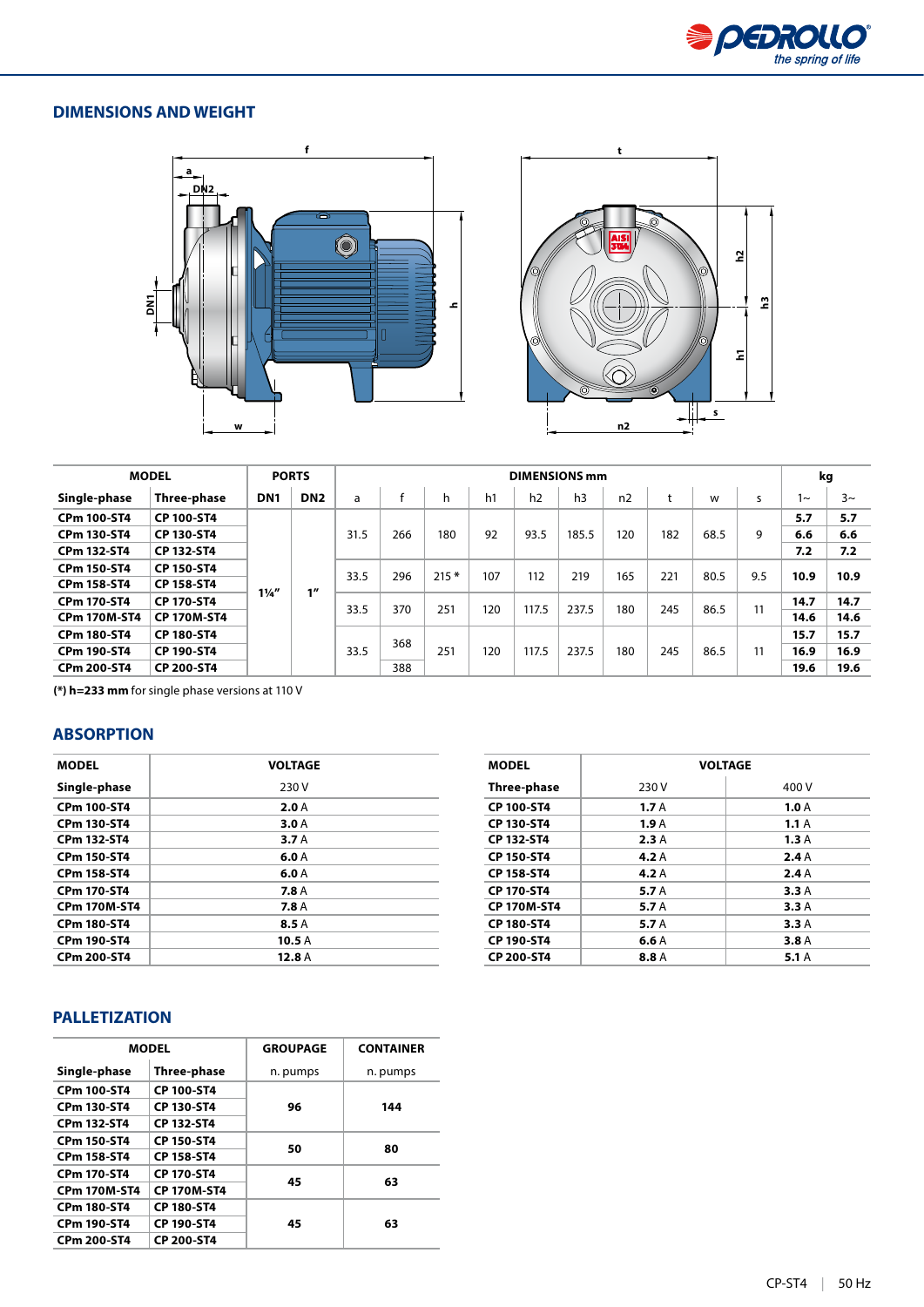# CP-ST6

|                | <b>POS. COMPONENT</b>  | <b>CONSTRUCTION CHARACTERISTICS</b>                                                                    |                             |                 |          |                                 |            |          |
|----------------|------------------------|--------------------------------------------------------------------------------------------------------|-----------------------------|-----------------|----------|---------------------------------|------------|----------|
| 1              | <b>PUMP BODY</b>       | Stainless steel AISI 316L                                                                              |                             |                 |          |                                 |            |          |
| $\overline{2}$ | <b>BODY BACKPLATE</b>  | Stainless steel AISI 316L                                                                              |                             |                 |          |                                 |            |          |
| 3              | <b>IMPELLER</b>        | Stainless steel AISI 316L                                                                              |                             |                 |          |                                 |            |          |
| 4              | <b>MOTOR SHAFT</b>     | Stainless steel AISI 316L                                                                              |                             |                 |          |                                 |            |          |
| 5              | <b>MECHANICAL SEAL</b> | Pump                                                                                                   | Seal                        | <b>Shaft</b>    |          | <b>Materials</b>                |            |          |
|                |                        | <b>Model</b>                                                                                           | Model                       | <b>Diameter</b> |          | Stationary ring Rotational ring | Elastomer  | Spring   |
|                |                        | CP 100-ST6, CP 130-ST6<br><b>CP 132-ST6</b>                                                            | <b>AR-12ST6</b>             | $Ø$ 12 mm       | Ceramic  | Graphite                        | <b>NBR</b> | AISI 316 |
|                |                        | CP 150-ST6, CP 158-ST6                                                                                 | <b>AR-14ST6</b>             | $Ø$ 14 mm       | Ceramic  | Graphite                        | <b>NBR</b> | AISI 316 |
|                |                        | CP 170-ST6, CP 170M-ST6<br>CP 180-ST6, CP 190-ST6<br>CP 200-ST6                                        | <b>FN-18ST6</b>             | $Ø$ 18 mm       | Graphite | Ceramic                         | <b>NBR</b> | AISI 316 |
| 6              | <b>BEARINGS</b>        | <b>Pump</b>                                                                                            | <b>Model</b>                |                 |          |                                 |            |          |
|                |                        | CP 100-ST6, CP 130-ST6<br><b>CP 132-ST6</b>                                                            | 6201 ZZ / 6201 ZZ           |                 |          |                                 |            |          |
|                |                        | CP 150-ST6, CP 158-ST6                                                                                 | 6203 ZZ / 6203 ZZ           |                 |          |                                 |            |          |
|                |                        | CP 170-ST6, CP 170M-ST6<br>CP 180-ST6, CP 190-ST6<br><b>CP 200-ST6</b>                                 | 6204 ZZ / 6204 ZZ           |                 |          |                                 |            |          |
| $\overline{7}$ | <b>CAPACITOR</b>       | Pump                                                                                                   | Capacitance                 |                 |          |                                 |            |          |
|                |                        | Single-phase                                                                                           | (220-230 V or 240 V)        |                 |          |                                 |            |          |
|                |                        | <b>CPm 100-ST6</b>                                                                                     | $10 \mu F - 450 \text{ VL}$ |                 |          |                                 |            |          |
|                |                        | <b>CPm 130-ST6</b>                                                                                     | 10 $\mu$ F - 450 VL         |                 |          |                                 |            |          |
|                |                        | <b>CPm 132-ST6</b>                                                                                     | $14 \mu F - 450 \text{ VL}$ |                 |          |                                 |            |          |
|                |                        | CPm 150-ST6, CPm 158-ST6                                                                               | $20 \mu F - 450 \text{ VL}$ |                 |          |                                 |            |          |
|                |                        | CPm 170-ST6, CPm 170M-ST6                                                                              | $25 \mu F - 450 \text{ VL}$ |                 |          |                                 |            |          |
|                |                        | <b>CPm 180-ST6</b>                                                                                     | 31.5 $\mu$ F - 450 VL       |                 |          |                                 |            |          |
|                |                        | <b>CPm 190-ST6</b>                                                                                     | 45 µF - 450 VL              |                 |          |                                 |            |          |
|                |                        | <b>CPm 200-ST6</b>                                                                                     | $50 \mu F - 450 \text{ VL}$ |                 |          |                                 |            |          |
| 8              | <b>ELECTRIC MOTOR</b>  | CPm-ST6: single-phase 220-230 V - 50 Hz with thermal overload protector incorporated into the winding. |                             |                 |          |                                 |            |          |

**CP-ST6**: trifase 230/400 V - 50 Hz.

➠ **The three-phase pumps are fitted with high performance motors for P2=0.25 kW in class IE2 and from P2=0.37 kW in class IE3 (IEC 60034-30-1)**

– Insulation: class F

– Protection: IP X4